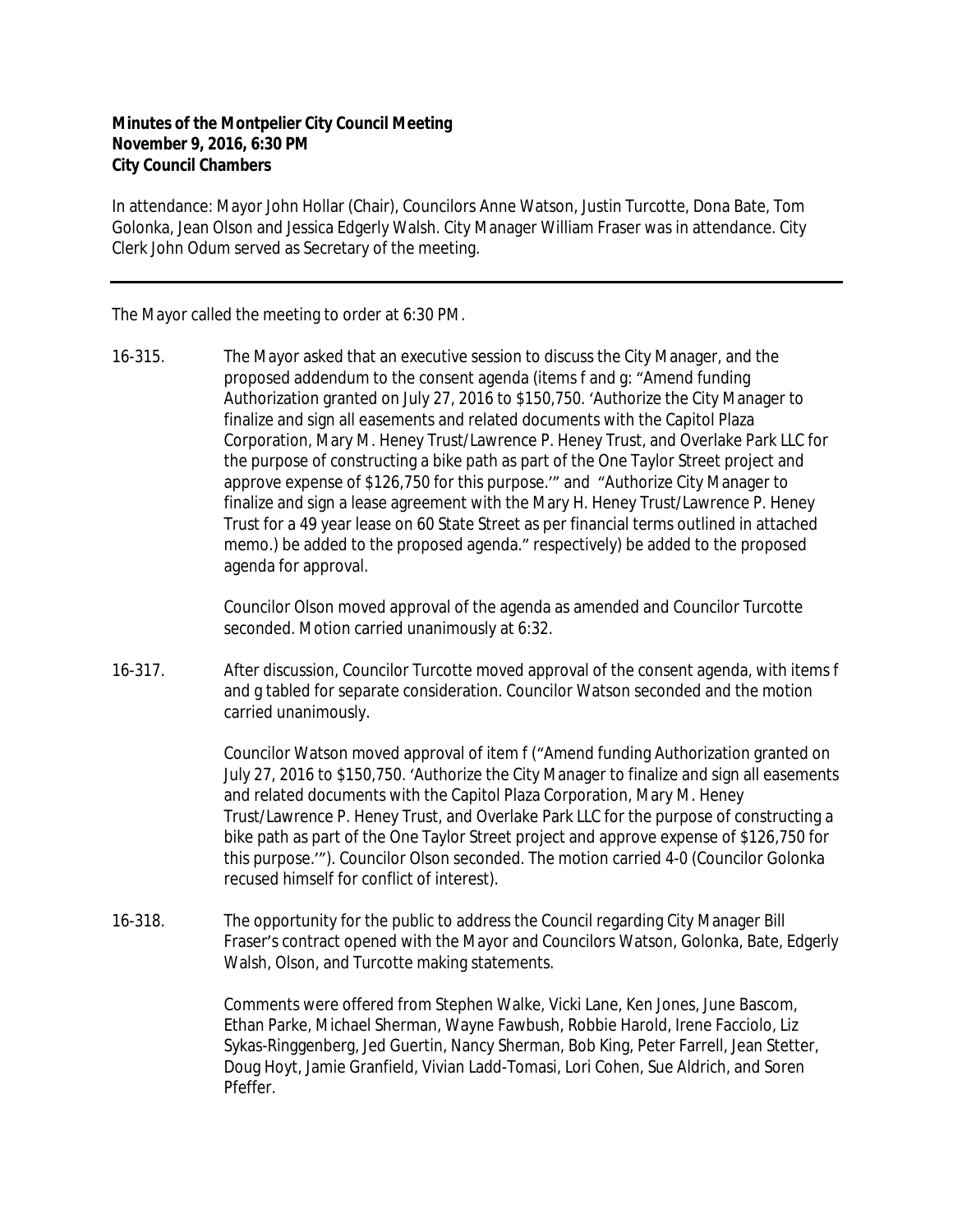Mr. Fraser offered comments. No formal action was taken.

- 16-319. The Council opened a discussion of Goal B: Maintain Excellent Services. Councilor Watson stepped out at 7:41 and returned at 7:45.
- 16-320. The Junkyard Ordinance 2nd Public Hearing/Reading was continued from the previous meeting at 7:42. Councilor Turcotte reviewed his proposed edits. Discussion included Health Officer Bob Gowans and Planning Director Mike Miller. Vicki Lane offered comments. The public hearing was closed at 7:53. Councilor Edgerly Walsh moved passage of the proposed ordinance with the discussed edits presented by Councilor Turcotte. Councilor Turcotte seconded. After further discussion, the motion carried unanimously at 7:55.
- 16-321. The Council discussed the Approval and Signing of a resolution authorizing city staff to prepare and submit an application for CDBG Planning Grant Funds on behalf of Downstreet Housing and Community Development. Planning Director Mike Miller was joined by Eileen Peltier of Downstreet for a presentation. Discussion followed.

The public hearing was formally opened by the Mayor at 8:05PM. With no comments offered, the public hearing was formally closed at 8:06PM.

Councilor Edgerly Walsh moved the Council authorize Mr. Miller to proceed with preparing and submitting an application for CDBG planning grant funds on behalf of Downstreet Housing and Community Development. Councilor Turcotte seconded. Motion carried unanimously at 8:07PM.

- 16-322. Mr. Fraser introduced a discussion of Budget Targets. Following a discussion including all Councilors, no formal action was taken.
- 16-324. Fire Chief Bob Gowans offered a Fire Department update. Discussion followed. No formal action was taken.
- 16-325. Police Chief Tony Facos offered a Police Department update. Discussion followed, and no formal action was taken.
- 16-326. Councilor Bate reported on her accident (she was struck by a car), warned everyone to be careful, thanked the Fire Department for their response to the incident and praised city services and staff.

Councilor Olson noted the coming downsizers meeting on December 10th, discussing the group's history and purpose.

Councilor Turcotte noted that a resident was concerned about low-hanging branches on Forest Drive. He also reminded everyone about the coming Veterans Day parade, before thanking voters and the City Clerk for their election participation.

Councilor Watson formally announced her intent to run for re-election.